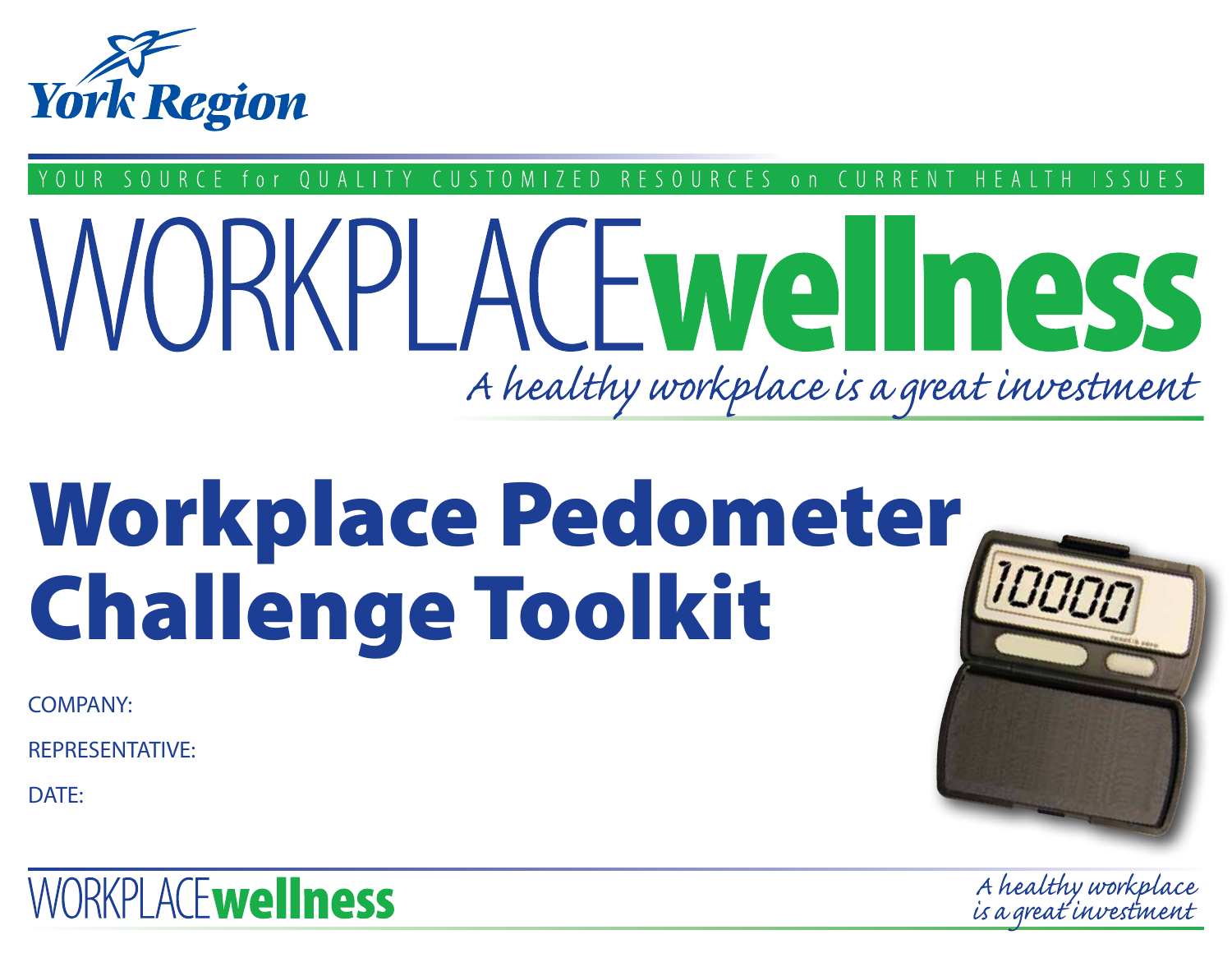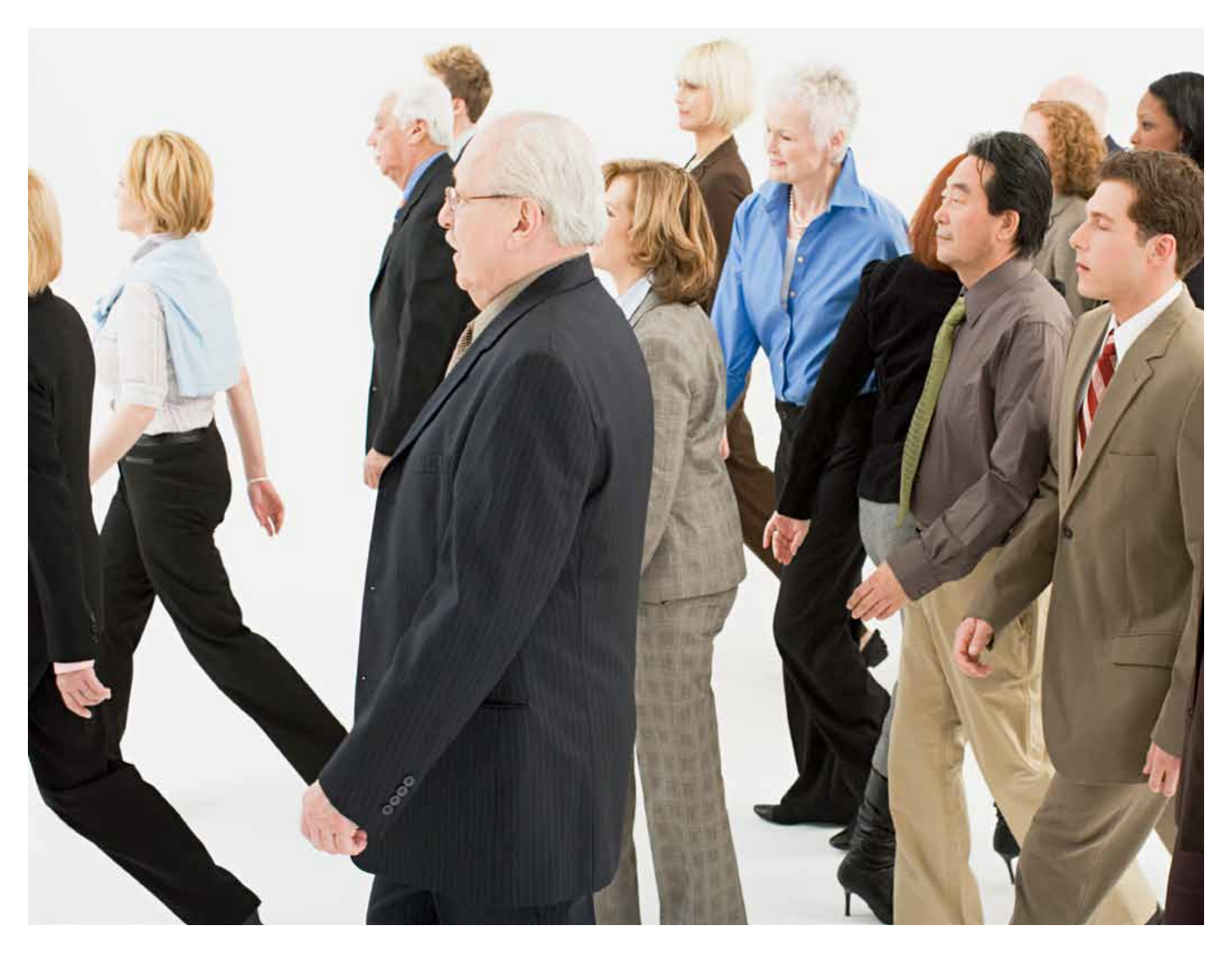### <span id="page-2-0"></span>**INTRODUCTION**

Walking is a physical activity enjoyed by approximately 70 per-cent of Canadians. Those who walk on a regular basis have increased muscle strength and flexibility, fitness and energy levels as well as improved mental health and well being. Walking also reduces risk of developing chronic diseases such as heart disease and stroke, type II diabetes, osteoporosis and some cancers.

Implementing a pedometer challenge in the workplace is a great way to raise awareness of the benefits of regular physical activity and promote healthy active living among employees.

Workplaces with active employees have a reduced level of absenteeism, injuries, turnover, disability compensation and health and benefit costs. Employees who have opportunities to be active at work experience improved morale, job satisfaction, ability to cope with stress and increased productivity and effectiveness at work.

The [Canadian Physical Activity Guidelines](http://www.csep.ca/english/view.asp?x=804) recommends that adults accumulate at least 150 minutes of moderate to vigorous intensity physical activity a week, in bouts of 10 minutes or more. Walking is a great way to meet this goal! Health professionals recommend walking at least 10,000 steps a day to achieve health benefits.

A workplace pedometer challenge encourages and motivates employees to move towards better health. Benefits include:

- Creating a team-oriented atmosphere with fun, friendly competition
- Potentially reach a large number of staff
- An activity that can be done anywhere and enjoyed by anyone
- Participants are able to see how many steps they've taken and can work toward increasing their step count
- Inexpensive and easy to implement with measurable achievements

## **ABOUT PEDOMETERS**

A pedometer is a small device that measures the number of steps you take in any physical activity that involves hip movement. Simple pedometers only measure the number of steps taken while more expensive models can also calculate calories burned, distance travelled, etc. All of them can help you set your step goals and increase your step count. The more steps you take, the more health benefits you will receive. Aim for 10,000 steps a day.

### **Pedometers**

- Record a step each time the hip moves up and down
- Measure other physical movement such as cycling, running or bending to tie your shoes
- Do not measure the intensity of the activity
- Should not be shaken as this may alter the step count while dropping it may break the device

### **Wearing a Pedometer**

- Wear the pedometer on the waistband in a vertical position as close to the top of the hip bone as possible and in line with the knee cap
- Secure the pedometer on the waistband with the strap and keep the cover closed as it will not record when opened
- If you are unable to wear the pedometer in an upright position, consider wearing it on the side or back of a waistband or front pants/skirt/shorts pocket below the waistband. [Test the step count](http://www.mhp.gov.on.ca/en/active-living/pedometer/using-your-pedometer.asp) to ensure accuracy
- Avoid using the pedometer in areas of excessive humidity such as a sauna do not get the pedometer wet

### **Purchasing a Pedometer**

• Buy a pedometer that sits comfortable on the waistband, is easy to use and has a protective cover to avoid resetting the steps while walking



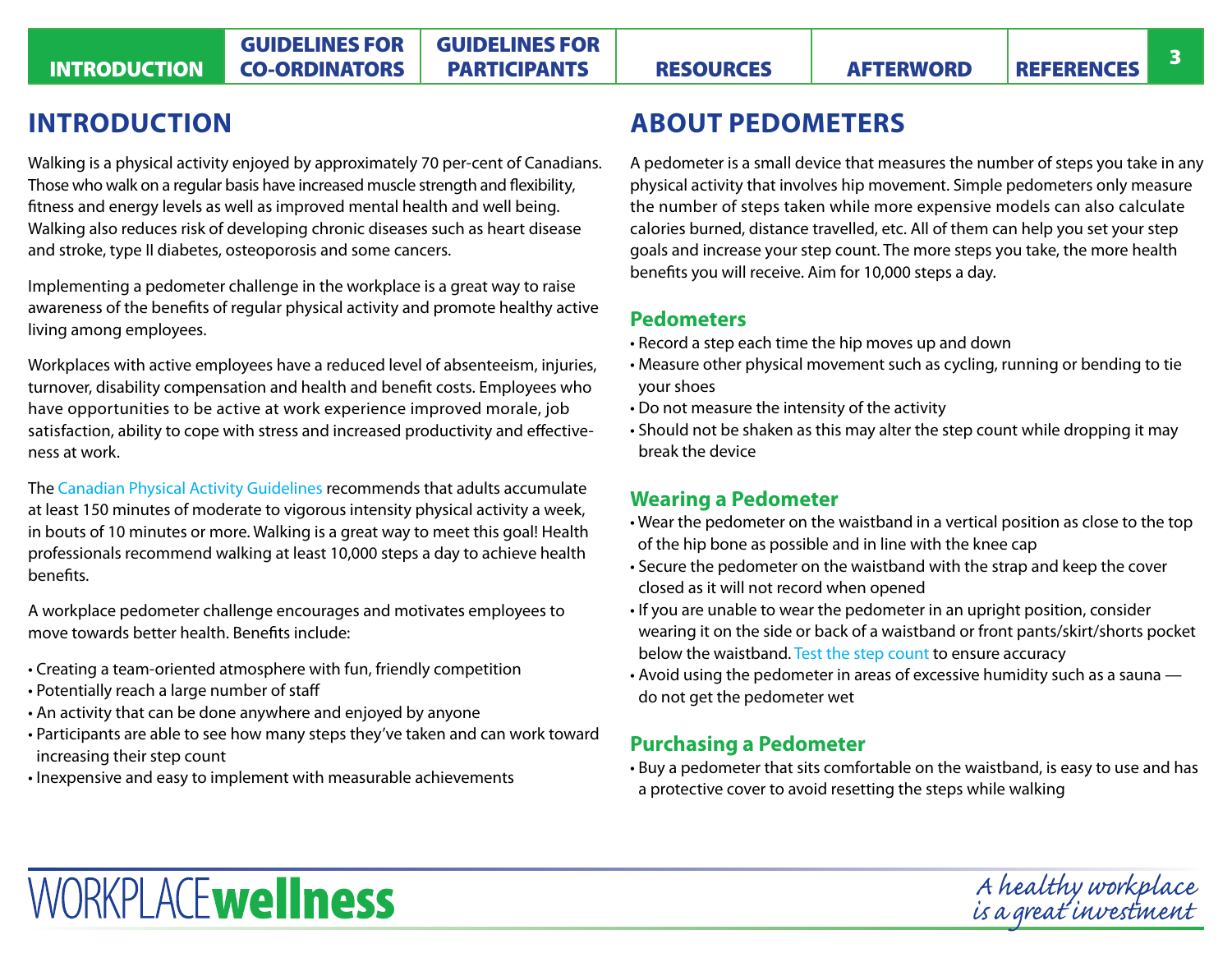## <span id="page-3-0"></span>**PEDOMETER CHALLENGE: GUIDELINES FOR CO-ORDINATORS**

The following three checklists: *Before the Pedometer Challenge*, *During the Pedometer Challenge* and *After the Pedometer Challenge*, can help any co-ordinator organize a successful workplace pedometer challenge.

### **Before the Pedometer Challenge:**

- $\square$  Decide when the pedometer challenge is to be held and for how long
- $\square$  Obtain pedometers: loan them from Active Healthy Communities  $-$ Workplace Wellness or purchase own
- $\Box$  If possible, obtain a budget to purchase incentives
- $\square$  Decide on a deadline for registration
- $\Box$  Have registration form (see Resources section) available for people to register
- $\Box$  Promote the challenge using posters, intranet, email, voice mail, etc. (see Resources section for samples)
- $\Box$  As participants sign up, provide each with a pedometer, information sheets and *Daily Walking Log Sheet*
- $\Box$  Remind participants of the start date of the challenge, proper pedometer use, logging steps each day and resetting the step count on the pedometer at the end of each day

### **During the Pedometer Challenge:**

- $\Box$  As the pedometer challenge goes into full swing, encourage the participants regularly and be available to answer questions or address concerns
- $\Box$  Midway through the challenge, provide further encouragement to participants by summarizing collective steps count, sharing personal experiences and stories or organize a prize draw, etc.
- Remind participants to complete the *Daily Walking Log Sheet* each day
- As the challenge comes to an end, remind participants to hand in the *Daily Walking Log Sheet* and pedometers
- $\square$  Provide participants with an evaluation form to provide feedback on their experiences and to gather information for future planning

### **After the Pedometer Challenge:**

- Review the *Daily Walking Log Sheet(s)* and select the top three individuals with the highest step count. Acknowledge them or provide them with awards. Consider converting steps to kilometres to see how far the group collectively walked
- $\square$  Summarize evaluations and have a formal announcement and celebration to recognize all participants and close the challenge

# WORKPLACEwellness

A healthy workp<br>is a great investu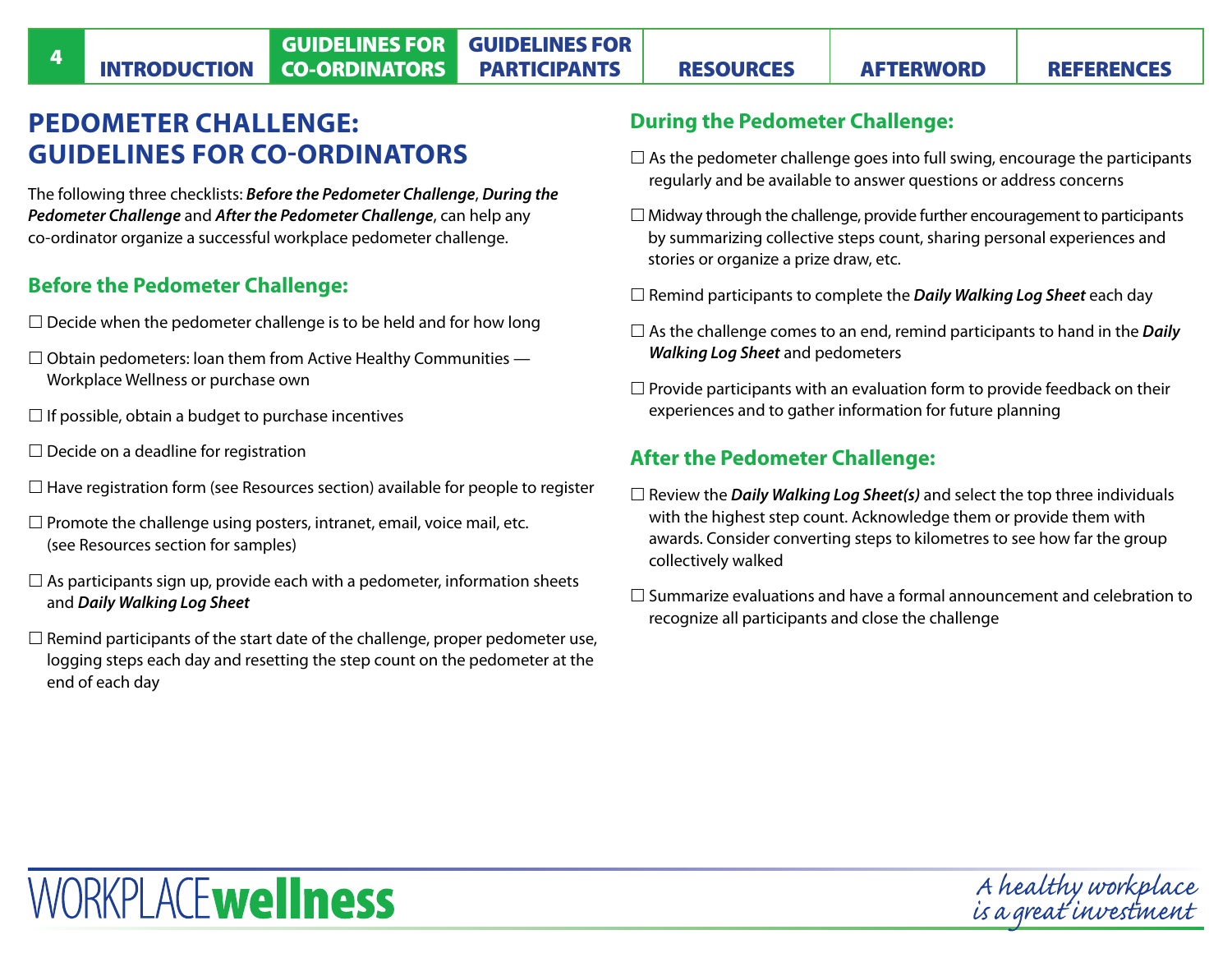## <span id="page-4-0"></span>**PEDOMETER CHALLENGE: GUIDELINES FOR PARTICIPANTS**

Participating in a workplace **pedometer challenge** is easy, but every participant has a few more responsibilities than just walking! For health benefits and to help ensure a successful event:

- Register for the challenge and be responsible for your pedometer
- Wear the pedometer for the duration of the challenge. Clip it onto the waistband of your pants/skirt/shorts. Be aware that on some pedometers the clips are delicate and should never be forced over a belt as this could result in breakage
- Make sure that the pedometer is in a vertical position, sitting just above your hip bone and secured with the strap to the belt loop, belt or waistband to prevent it from falling off
- Reset the pedometer each morning to track steps for the day
- Log your steps at the end of each day on the *Daily Walking Log Sheet*. Set goals to increase your step count
- Total your steps for the week and submit your *Daily Walking Log Sheet* to the pedometer challenge co-ordinator
- Complete the evaluation and hand in to the co-ordinator
- Return the pedometer, if on loan

# WORKPLACEwellness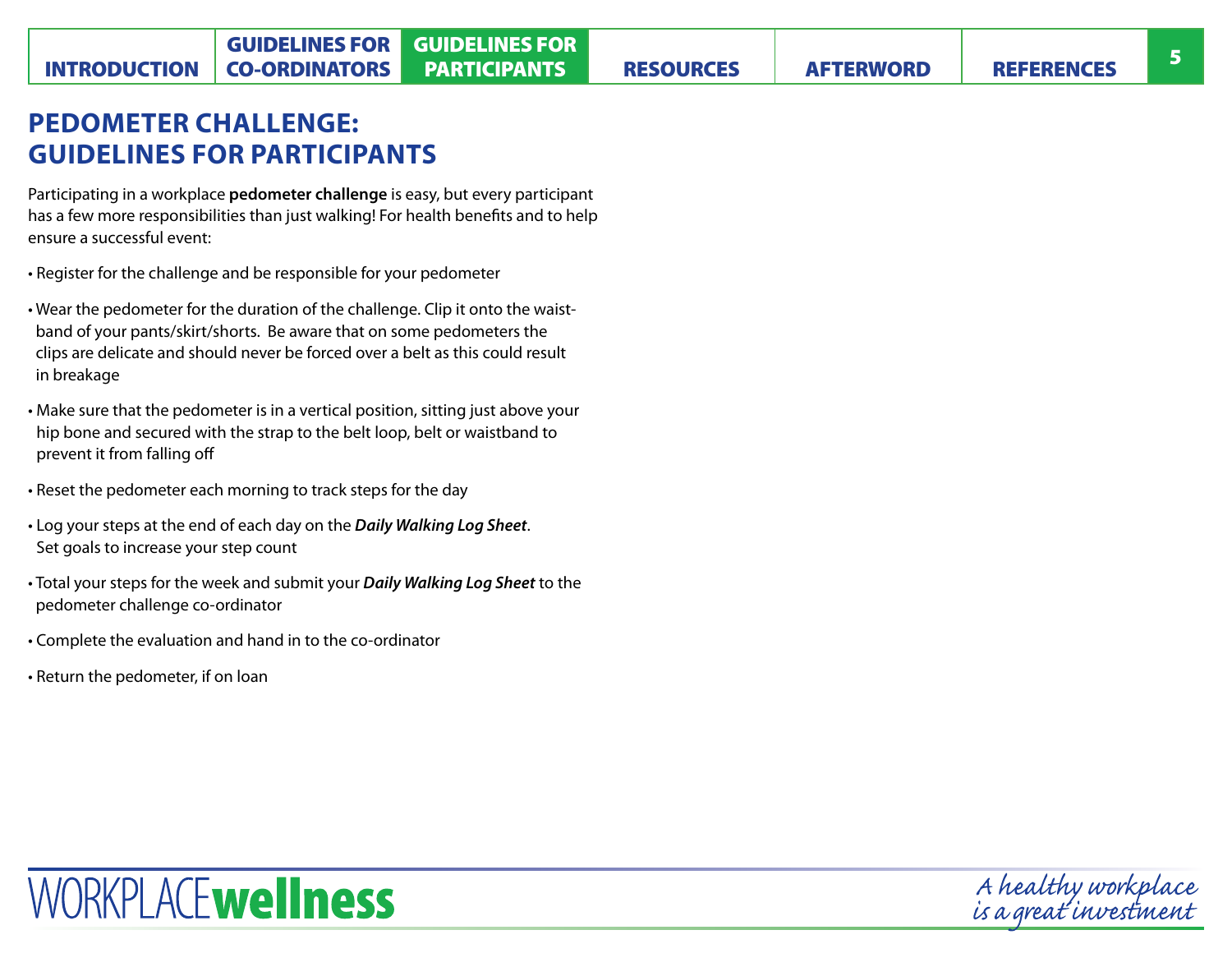### <span id="page-5-0"></span>**PEDOMETER CHALLENGE: RESOURCES**

There are a number of resources that, when used, can help ensure a successful pedometer challenge. Included in this section are:

**[Pedometer Challenge: Registration Form](#page-6-0)**

**[Pedometer Challenge: Sample Email](#page-7-0)**

**[Pedometer Challenge: Sample Poster](#page-8-0)**

#### **[Pedometer Challenge: Comparison Charts](#page-9-0)**

- **[Steps Sports and Daily Activities](#page-9-0)**
- **[Steps Category Classification](#page-10-0)**
- **[Steps Health Benefits](#page-10-0)**
- **[Steps Distance \(Kilometers/Miles\) Conversion](#page-11-0)**
- **[Walking Time Distance Walked](#page-11-0)**

**[Pedometer Challenge: Daily Walking Log Sheet](#page-12-0)**

**[Pedometer Challenge: Participant Evaluation](#page-13-0)**

# WORKPLACEwellness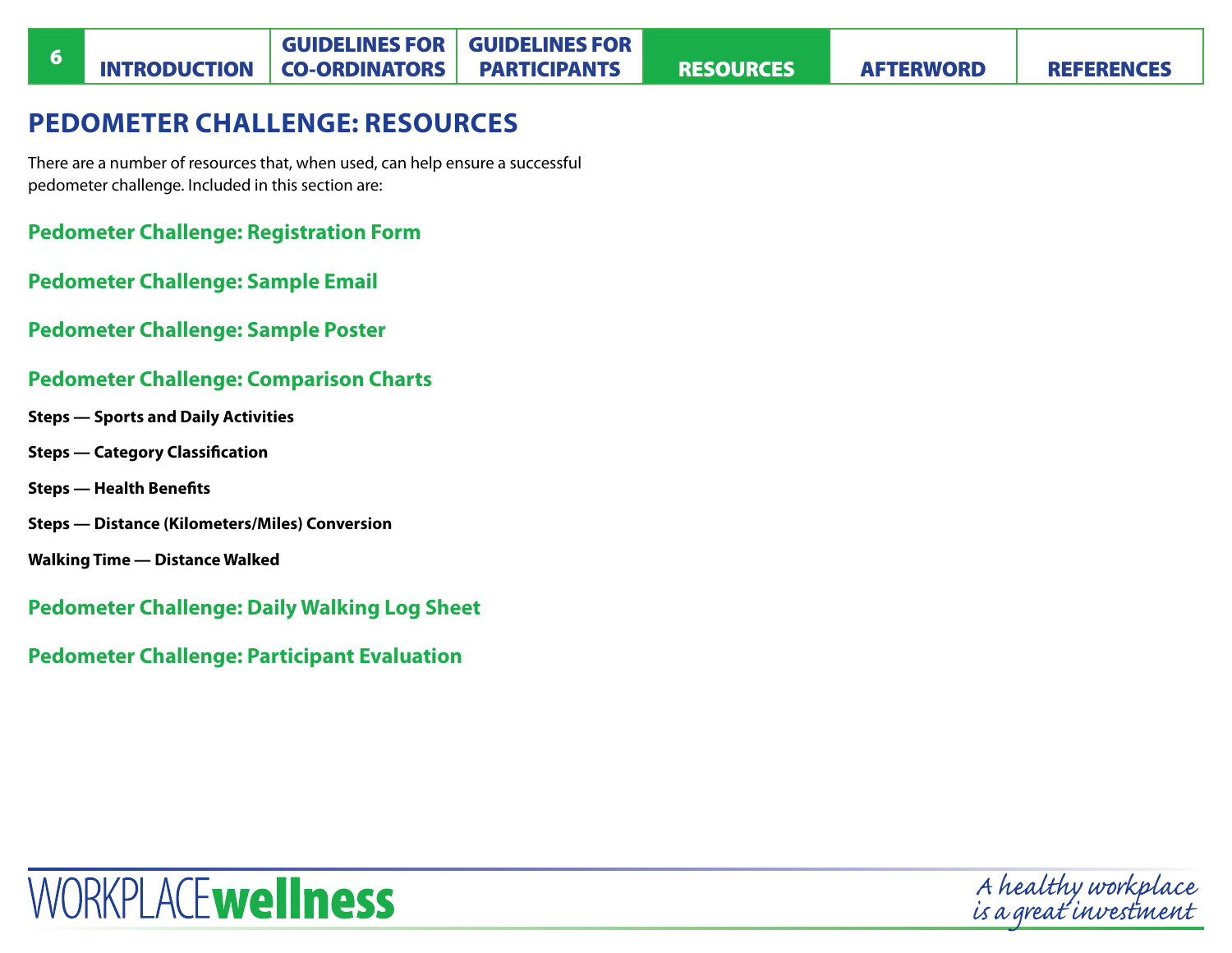<span id="page-6-0"></span>

|                     | <b>GUIDELINES FOR</b> | <b>GUIDELINES FOR</b> |                  |                  |                   |  |
|---------------------|-----------------------|-----------------------|------------------|------------------|-------------------|--|
| <b>INTRODUCTION</b> | <b>CO-ORDINATORS</b>  | <b>PARTICIPANTS</b>   | <b>RESOURCES</b> | <b>AFTERWORD</b> | <b>REFERENCES</b> |  |

### **Pedometer Challenge: Registration Form**

| Name | Team | Department | Phone Extension |
|------|------|------------|-----------------|
|      |      |            |                 |
|      |      |            |                 |
|      |      |            |                 |
|      |      |            |                 |
|      |      |            |                 |
|      |      |            |                 |
|      |      |            |                 |
|      |      |            |                 |
|      |      |            |                 |
|      |      |            |                 |
|      |      |            |                 |
|      |      |            |                 |
|      |      |            |                 |
|      |      |            |                 |
|      |      |            |                 |
|      |      |            |                 |
|      |      |            |                 |
|      |      |            |                 |
|      |      |            |                 |
|      |      |            |                 |
|      |      |            |                 |
|      |      |            |                 |
|      |      |            |                 |
|      |      |            |                 |
|      |      |            |                 |

# WORKPLACEwellness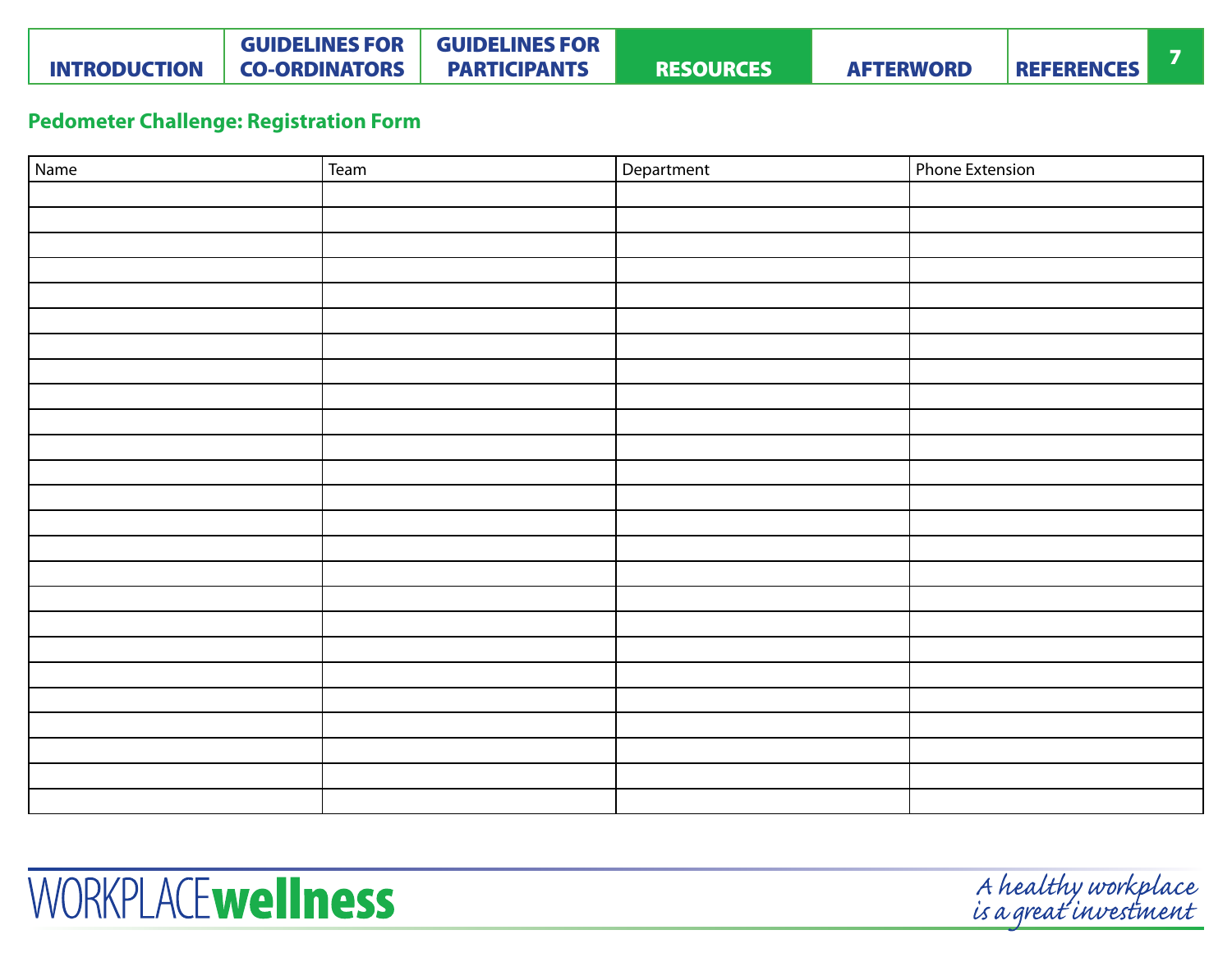### <span id="page-7-0"></span>**Pedometer Challenge: Sample Email**

| $\mathbf{P}$ $\mathbf{P}$ | $\blacksquare$<br>$\sim$      | $\triangledown$ $\triangledown$<br>Message (Rich Text)                                                | $\boxed{=}$<br>- 23<br>$\Box$ |
|---------------------------|-------------------------------|-------------------------------------------------------------------------------------------------------|-------------------------------|
| File                      | Message                       | Options<br>Format Text<br>Insert<br>Review<br>Adobe PDF                                               | $\circ$ 0                     |
|                           | To                            | All Staff                                                                                             |                               |
| $\frac{1}{2}$<br>Send     | cc                            |                                                                                                       |                               |
|                           | Subject:                      | Pedometer Challenge                                                                                   |                               |
|                           |                               | Tomorrow is the start of the Pedometer Challenge!                                                     | $\frac{\overline{z}}{z}$      |
|                           |                               | Remember to wear:                                                                                     |                               |
| $\checkmark$              |                               | Loose, comfortable clothing                                                                           |                               |
| $\checkmark$              |                               | Shoes that give you the best support, comfort and balance                                             |                               |
| $\checkmark$              | Sunscreen and a wide brim hat |                                                                                                       |                               |
|                           |                               | Bring water to drink to keep hydrated — and don't forget to record your steps at the end of each day! |                               |
|                           |                               |                                                                                                       |                               |
|                           |                               |                                                                                                       |                               |
|                           |                               |                                                                                                       |                               |
|                           |                               |                                                                                                       |                               |
| $\blacktriangleleft$      |                               | <b>JIII</b>                                                                                           | $\blacktriangleright$         |
|                           |                               |                                                                                                       | ۸                             |

# WORKPLACEwellness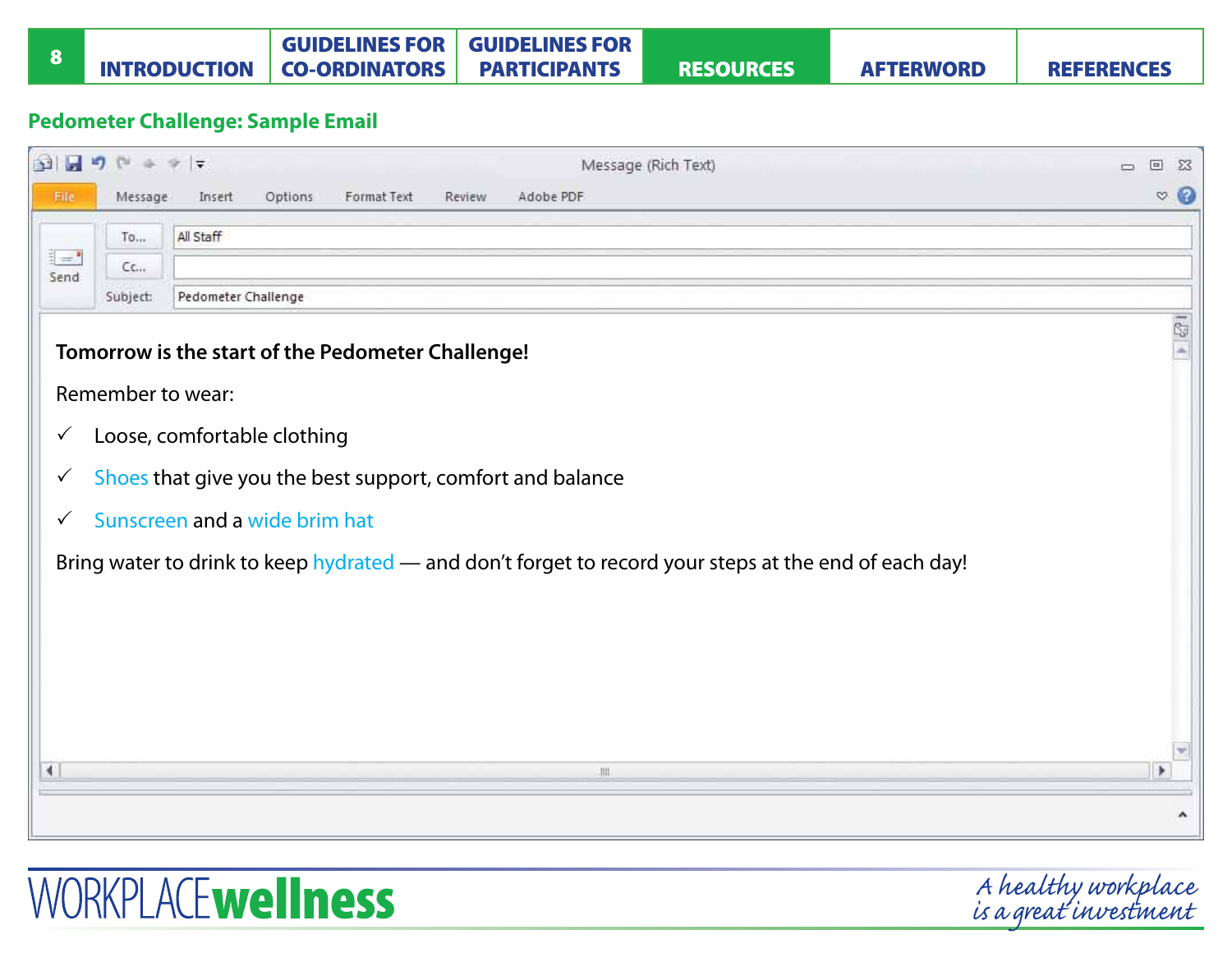<span id="page-8-0"></span>

|                     | <b>GUIDELINES FOR</b> | <b>GUIDELINES FOR</b> |                  |                  |                   |  |
|---------------------|-----------------------|-----------------------|------------------|------------------|-------------------|--|
| <b>INTRODUCTION</b> | <b>CO-ORDINATORS</b>  | <b>PARTICIPANTS</b>   | <b>RESOURCES</b> | <b>AFTERWORD</b> | <b>REFERENCES</b> |  |

#### **Pedometer Challenge: Sample Poster**

# **Pedometer Challenge**



- $\triangleright$  Walking is a gentle activity that you can do at your own pace
- > Done regularly, walking can strengthen your heart and lungs, improve circulation and help to maintain a healthy weight
- > Walking also tones your muscles and keeps your bones strong

### So grab a pedometer and walk your way to health!

| Challenge runs from:                     |                    |
|------------------------------------------|--------------------|
| To register please see:                  |                    |
| For more information,<br>please contact: |                    |
| Registration deadline is:                | <b>York Region</b> |
| <b>GABETT JUTTA</b>                      |                    |

# **WORKPLACEwellness**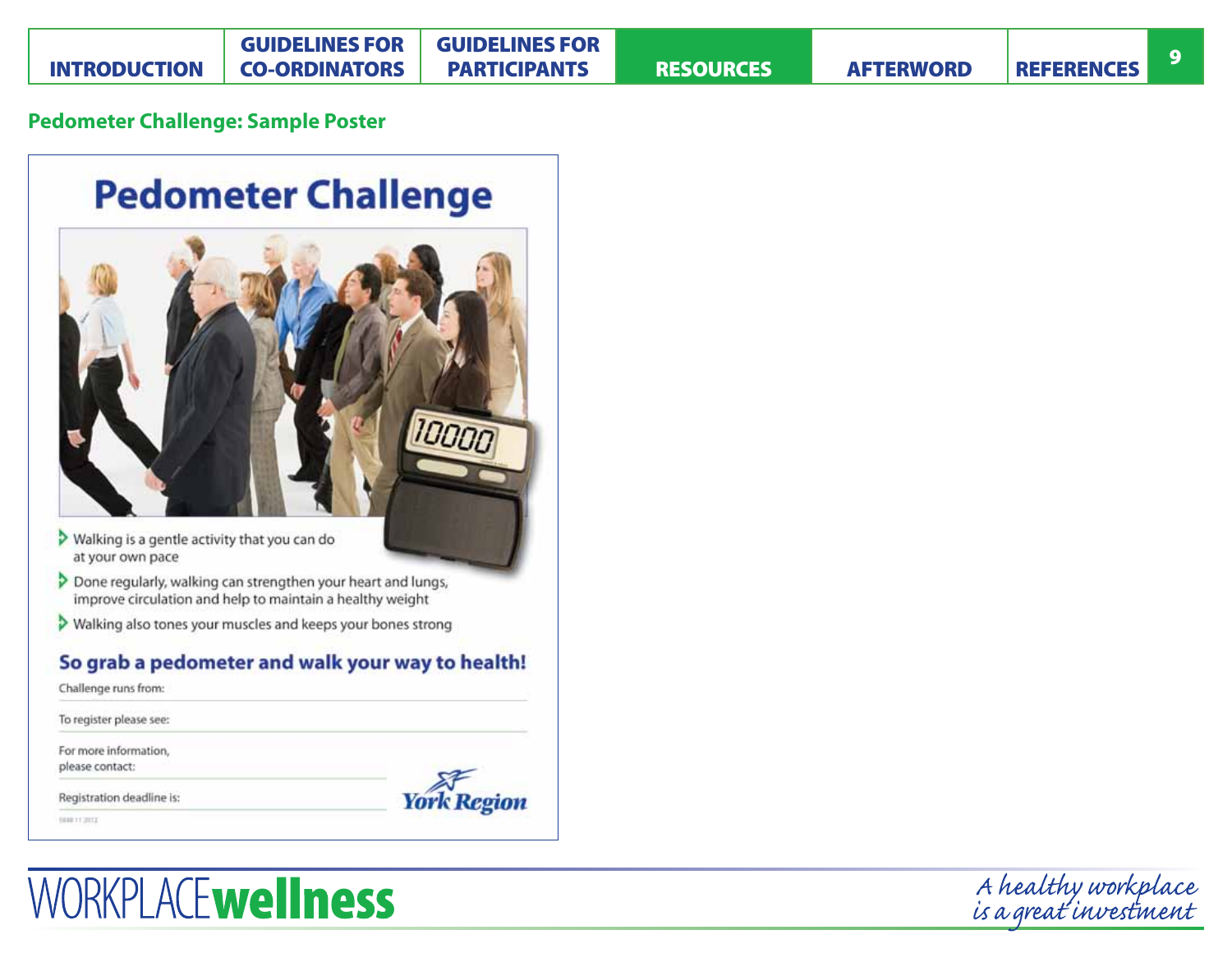<span id="page-9-0"></span>**Pedometer Challenge: Comparison Charts Steps — Sports and Daily Activities**

### **WHAT DO OTHER ACTIVITIES = IN STEPS?**

| <b>Sport Activity</b>     | <b>Steps/minute</b> |
|---------------------------|---------------------|
| Badminton - recreational  | 131                 |
| Baseball                  | 130                 |
| Basketball - game         | 145                 |
| Bicycling - easy pace     | 130                 |
| Bowling                   | 71                  |
| Dancing                   | 109                 |
| <b>Elliptical trainer</b> | 203                 |
| Hiking                    | 172                 |
| Hockey                    | 240                 |
| Skiing                    | 109                 |
| Snowboarding              | 182                 |
| Soccer - recreational     | 181                 |
| Swimming - leisure        | 174                 |
| Trampoline                | 90                  |
| Weight lifting            | 67                  |
| Yoga                      | 45                  |

| <b>Household Activity</b>   | <b>Steps/minute</b> |
|-----------------------------|---------------------|
| Home/Auto repair            | 91                  |
| Backpacking                 | 181                 |
| Children's playground game  | 136                 |
| Fishing                     | 91                  |
| Gardening                   | 80                  |
| Lawn mowing                 | 120                 |
| Mopping                     | 60                  |
| Painting a room             | 78                  |
| Raking leaves               | 121                 |
| Scrubbing floors            | 71                  |
| Snow shovelling             | 145                 |
| Vacuuming                   | 94                  |
| Washing a car               | 71                  |
| Wii/PS3 - electronic sports | 91                  |
| Wii Bowling                 | 61                  |
| Yard work                   | 89                  |

#### **Source:**

<http://www.purdue.edu/walktothemoon/activities.html>



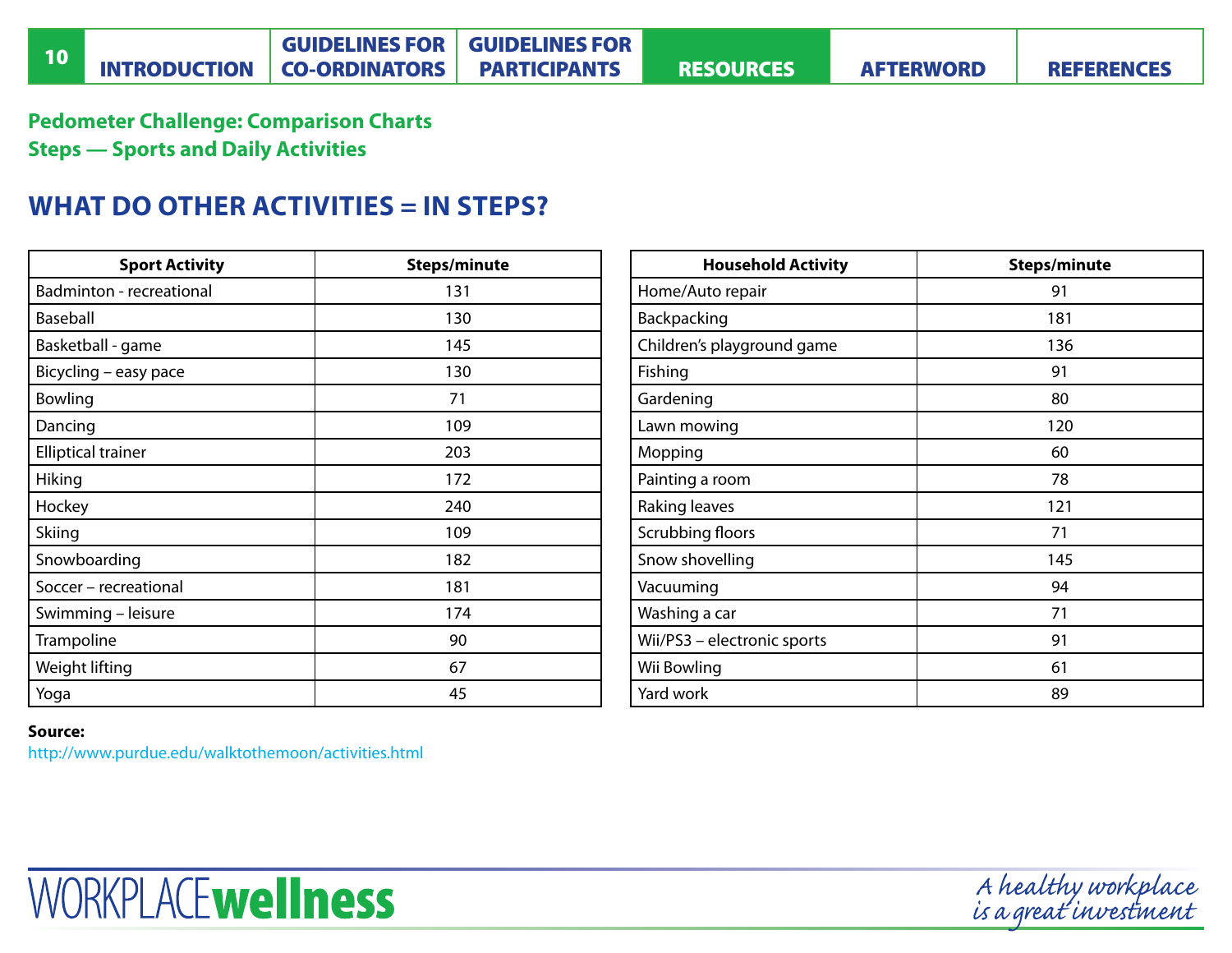### <span id="page-10-0"></span>**Pedometer Challenge: Comparison Charts Steps — Category Classification**

### **WHICH STEPPING CATEGORY ARE YOU IN?**

| Steps per day                   | <b>Classification</b> |
|---------------------------------|-----------------------|
| <b>Under 5,000</b>              | Sedentary             |
| $5,000 - 7,499$                 | Low active            |
| $7,500 - 9,999$                 | Somewhat active       |
| Greater than or equal to 10,000 | Active                |
| Greater than 12,500             | Highly active         |

#### **Source:**

<http://www.ncbi.nlm.nih.gov/pubmed/14715035>

**Pedometer Challenge: Comparison Charts Steps — Health Benefits**

### **STEP IT UP FOR YOUR HEALTH**

| <b>Health Benefits</b>                                                            | <b>Number of Steps</b>                               |
|-----------------------------------------------------------------------------------|------------------------------------------------------|
| For long term health and to<br>reduce the risk for developing<br>chronic diseases | 10,000 steps a day                                   |
| For successful sustained weight loss                                              | 12,000 to 15,000 steps a day                         |
| To be fit                                                                         | 3,000 or more of your daily steps<br>at a brisk pace |

#### **Sources:**

<http://walkbc.ca/pedometers> [http://www.stepscount.com/pedometer-resources/pr-aap-using-your-step](http://www.stepscount.com/pedometer-resources/pr-aap-using-your-stepsCount.php)[sCount.php](http://www.stepscount.com/pedometer-resources/pr-aap-using-your-stepsCount.php)

**WORKPLACEwellness**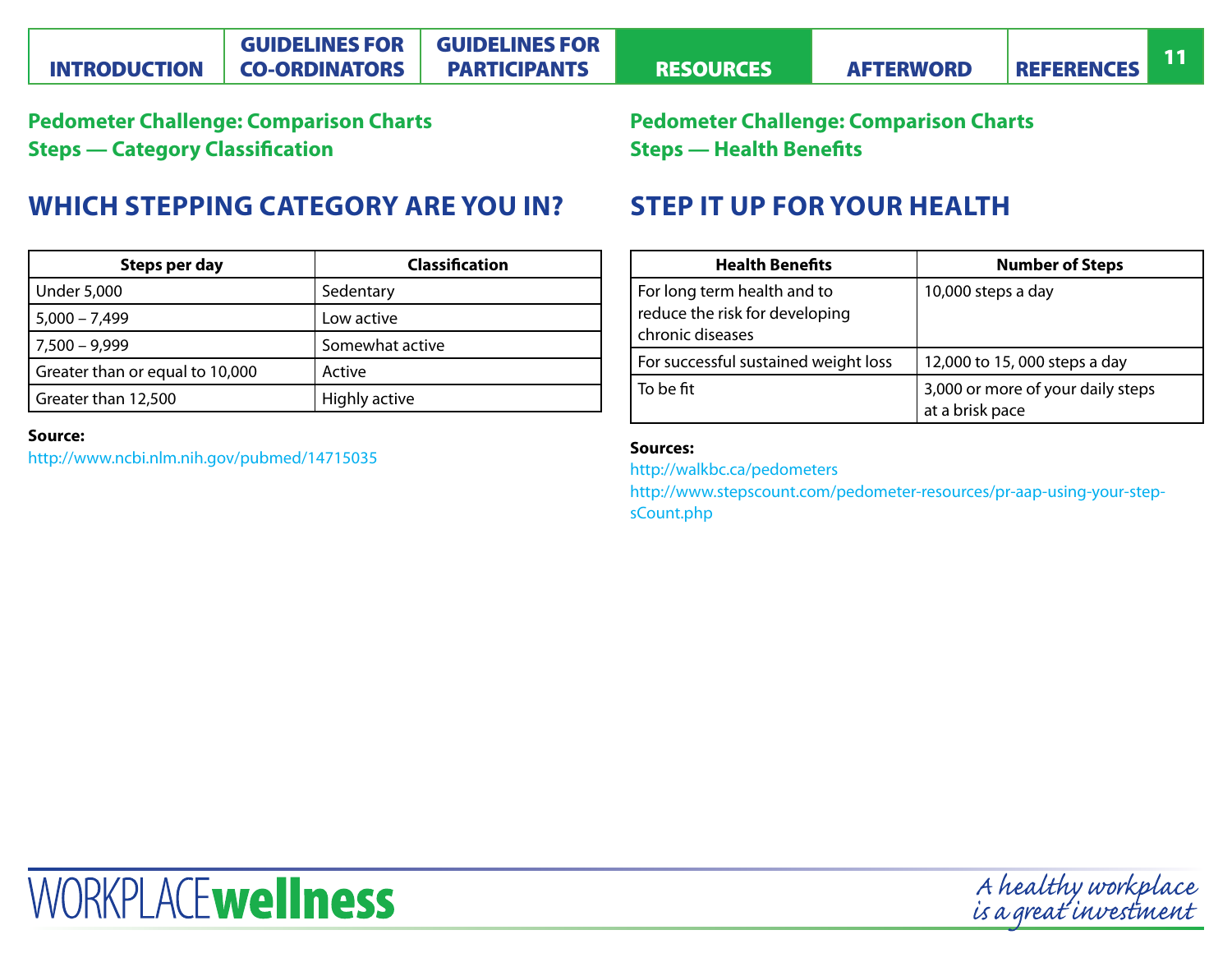<span id="page-11-0"></span>**Pedometer Challenge: Comparison Charts Steps — Distance (Kilometers/Miles) Conversion**

### **STEPS TO DISTANCE CONVERSION**

| <b>Steps</b> | <b>Kilometers</b> | <b>Miles</b> |
|--------------|-------------------|--------------|
| 500          | 0.40              | 0.25         |
| 1,000        | 0.80              | 0.50         |
| 2,000        | 1.61              | 1.00         |
| 3,000        | 2.41              | 1.50         |
| 4,000        | 3.22              | 2.00         |
| 5,000        | 4.02              | 2.50         |
| 6,000        | 4.83              | 3.00         |
| 7,000        | 5.63              | 3.50         |
| 8,000        | 6.44              | 4.00         |
| 9,000        | 7.24              | 4.50         |
| 10,000       | 8.05              | 5.00         |

### **Pedometer Challenge: Comparison Charts Walking Time — Distance Walked**

### **TRACKING TIME AND DISTANCE WALKED**

|                     | <b>Time Walked</b> |                  |         |  |
|---------------------|--------------------|------------------|---------|--|
| <b>Walking Pace</b> | 10 min.            | 20 min.          | 30 min. |  |
| Stroll              | $0.6 \mathrm{km}$  | $1.2 \text{ km}$ | 1.8 km  |  |
| Medium              | 0.9 km             | 1.8 km           | 2.7 km  |  |
| <b>Brisk</b>        | 1.1 km             | $2.2 \text{ km}$ | 3.3 km  |  |

#### **Source:**

National Heart Foundation of Australia, Making every step count (2009)

#### **10, 000 steps:**

- Is equivalent to 8 kilometer or 5 miles
- Should take about 1 hour and 40 minutes to walk
- Burns 2, 000 to 3, 500 calories per week
- Is achievable

#### **Sources:**

[http://www.uwyo.edu/wintherockies\\_edur/win%20steps/coordinator%20info/](http://www.uwyo.edu/wintherockies_edur/win%20steps/coordinator%20info/step%20conversions.pdf) [step%20conversions.pdf](http://www.uwyo.edu/wintherockies_edur/win%20steps/coordinator%20info/step%20conversions.pdf)

<http://www.10000steps.org.au/library/pa-t/>

[http://www.stepscount.com/pedometer-resources/pr-aap-using-your-stepsCount.php](http://www.10000steps.org.au/library/pa-t/)

[http://www.healthylivingmagazine.ca/10000-steps](http://www.10000steps.org.au/library/pa-t/)

# ORKPLACE**wellness**

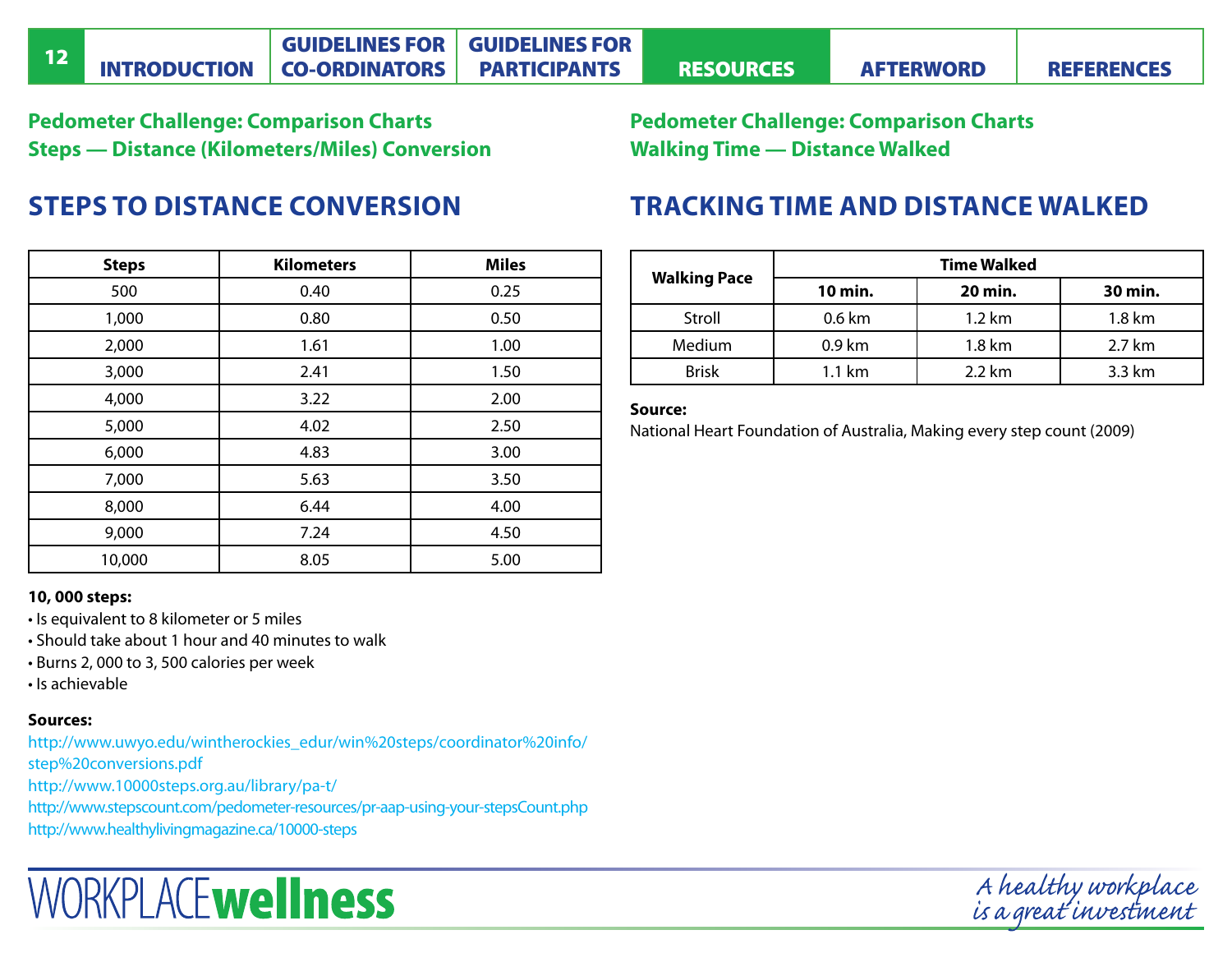### <span id="page-12-0"></span>**Pedometer Challenge: Daily Walking Log Sheet**

#### **Remember to wear …**

- $\checkmark$  Loose, comfortable clothing
- $\checkmark$  [Shoes](http://www.york.ca/Services/Public+Health+and+Safety/Healthy+Lifestyles/GoActive+Walking+Running+Clubs.html) that give you the best support, comfort and balance
- $\checkmark$  [Sunscreen](http://www.york.ca/Services/Public+Health+and+Safety/Healthy+Lifestyles/Sun+Safety+Sunscreen+Facts.html) and a [wide brim hat](http://www.york.ca/Services/Public+Health+and+Safety/Healthy+Lifestyles/Sun+Protection+with+Clothin+Hats.html)

|                                 | <b>Your Daily Stepping Goal</b> | <b>Your Number of Steps Achieved</b> |  |
|---------------------------------|---------------------------------|--------------------------------------|--|
| Monday                          |                                 |                                      |  |
| Tuesday                         |                                 |                                      |  |
| Wednesday                       |                                 |                                      |  |
| Thursday                        |                                 |                                      |  |
| Friday                          |                                 |                                      |  |
| Saturday                        |                                 |                                      |  |
| Sunday                          |                                 |                                      |  |
| <b>Grand Total for the Week</b> |                                 |                                      |  |
| Name:                           |                                 |                                      |  |

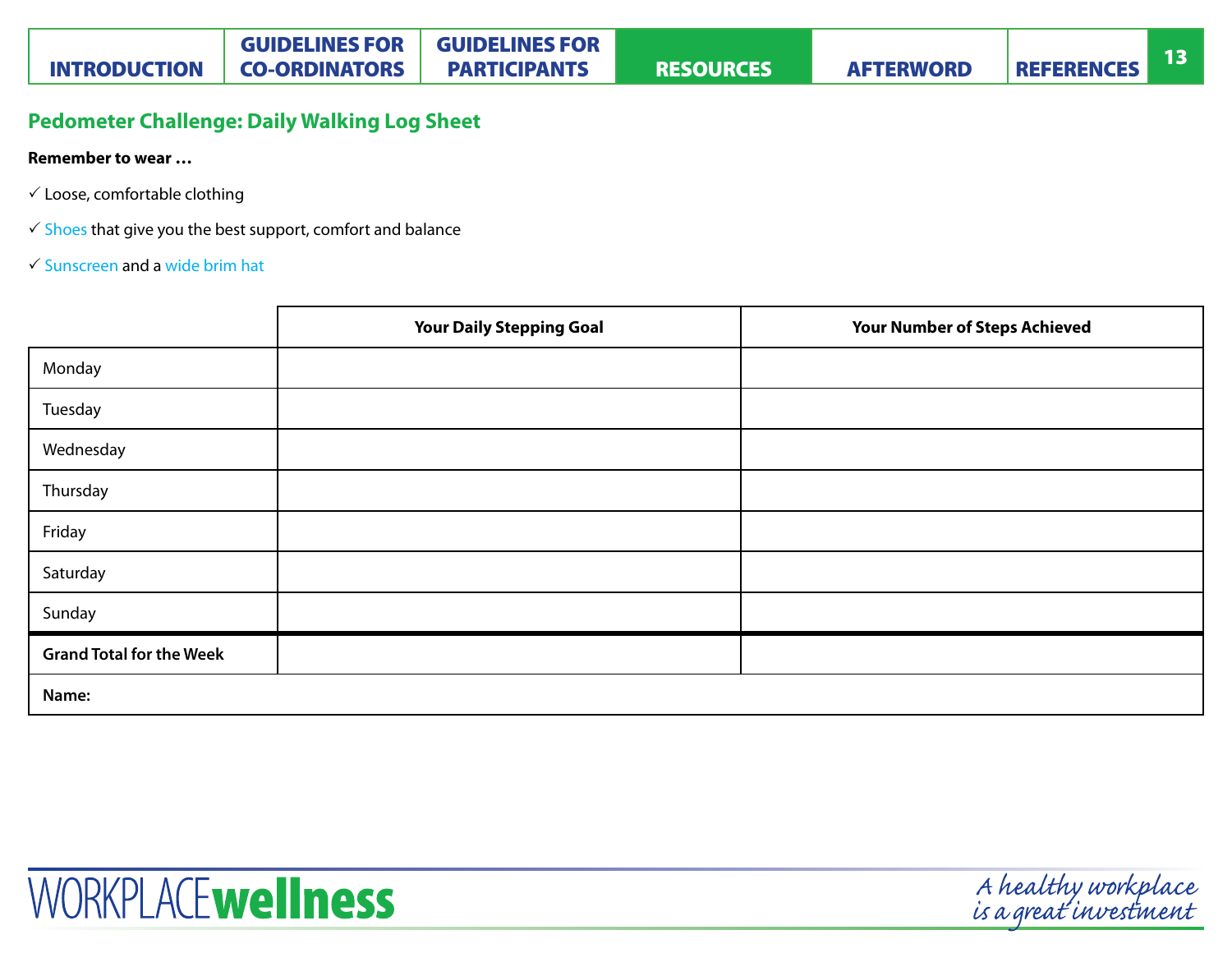<span id="page-13-0"></span>14 [INTRODUCTION](#page-2-0) [GUIDELINES FOR](#page-3-0)  [CO-ORDINATORS](#page-3-0) [GUIDELINES FOR](#page-4-0)  [PARTICIPANTS](#page-4-0) [RESOURCES](#page-5-0) [AFTERWORD](#page-14-0) [REFERENCES](#page-15-0) **Pedometer Challenge: Participant Evaluation** Please complete this evaluation by checking off the appropriate boxes. Data collected will provide information regarding the effectiveness of the pedometer challenge and will help inform future programs that meet your needs. Gender:  $\Box$  Male  $\Box$  Female 1. Overall, how would you rate the Pedometer Challenge experience?  $\square$  Excellent  $\square$  Good  $\square$  Satisfactory  $\square$  Poor 2. Did the Pedometer Challenge motivate you to be more physically active?  $\Box$ Yes  $\Box$  No  $\Box$  Unsure 3. Prior to the Pedometer Challenge, how often did you spend at least 30 minutes being physically active? Never  $\Box$  Less than once a week  $\Box$  1 or 2 times a week  $\Box$  3 to 5 times a week  $\Box$  More than 5 times a week 4. What I enjoyed most about the Pedometer Challenge: 5. Suggestions to improve the Pedometer Challenge: 6. After the Pedometer Challenge, do you plan to continue being active for at least 30 minutes a day?  $\Box$  Yes  $\Box$  No  $\Box$  Unsure 7. Additional comments:

Thank you for your participation!



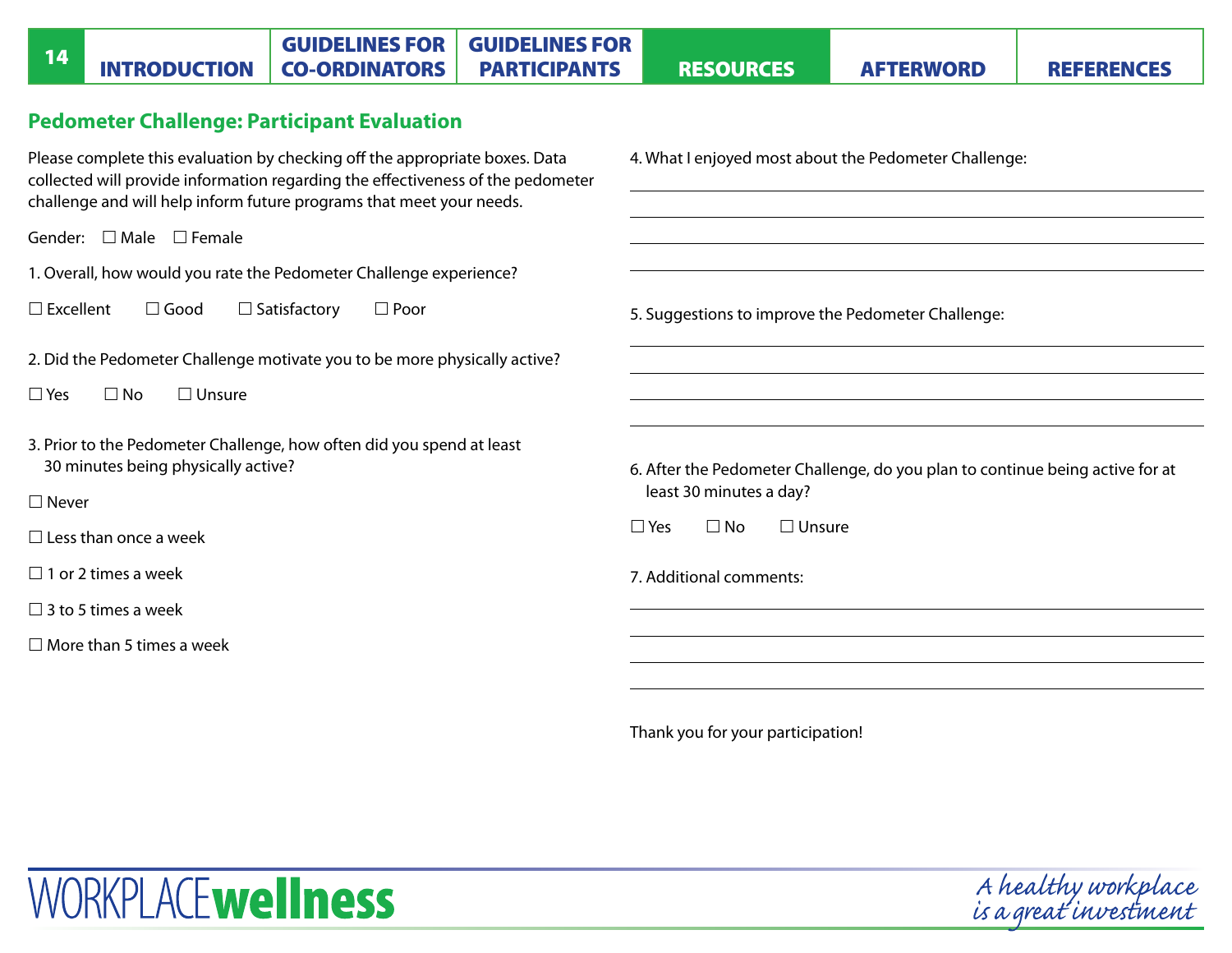### <span id="page-14-0"></span>**AFTERWOD**

### **Creating a supportive environment to sustain physical activity**

Since over 15 million Canadians spend one half of their waking hours at work and the majority of this time is spent being sedentary, the workplace is an ideal setting to promote physical activity to adults. Business leaders have a unique opportunity to nurture an environment that supports active living which can benefit their businesses and their employees.

A variety of communication can be utilized to raise awareness about the importance of physical activity within the workplace. Here are a few:

- Develop a policy on physical activity for the workplace
- Post physical activity messages in visible locations such as the intranet, workplace cafeteria or lunch room, bulletin boards, locker rooms, in front of elevators, etc. and encourage [stair use](http://www.phac-aspc.gc.ca/sth-evs/english/index-eng.php) through signage
- Incorporate physical activity messages into workplace wellness programs
- Hold [physical activity challenges](http://www.york.ca/Services/Public+Health+and+Safety/Workplace+Wellness/Health+Topic+-+Activity.htm) such as the pedometer challenge or the physical activity counts challenge
- Provide employees with easy access to information and education on a wide variety of health and wellness topics: invite guest speakers to provide educational sessions on nutrition, physical activity, early detection of cancer, etc.
- Provide information on local opportunities for employees to be active: include maps of local walking trails ([Take a Hike,](http://www.york.ca/Services/Environmental+Services/Forestry/Take+A+Hike.htm) [Take a Walk in the Forest](http://www.york.ca/Services/Environmental+Services/Forestry/Take+a+Walk+in+the+Forest.htm)), information on sport and leisure facilities, classes and clubs, local community physical activity opportunities such as Heart & Stroke Big Bike, Ride for Heart, etc., Bike to Work day, etc.
- Foster partnerships with employees, employee associations and unions to develop active living strategies and initiatives. Corporate initiatives are more likely to succeed when there is senior management support and when there is representation from various levels of the organization

# WORKPLACEwellness